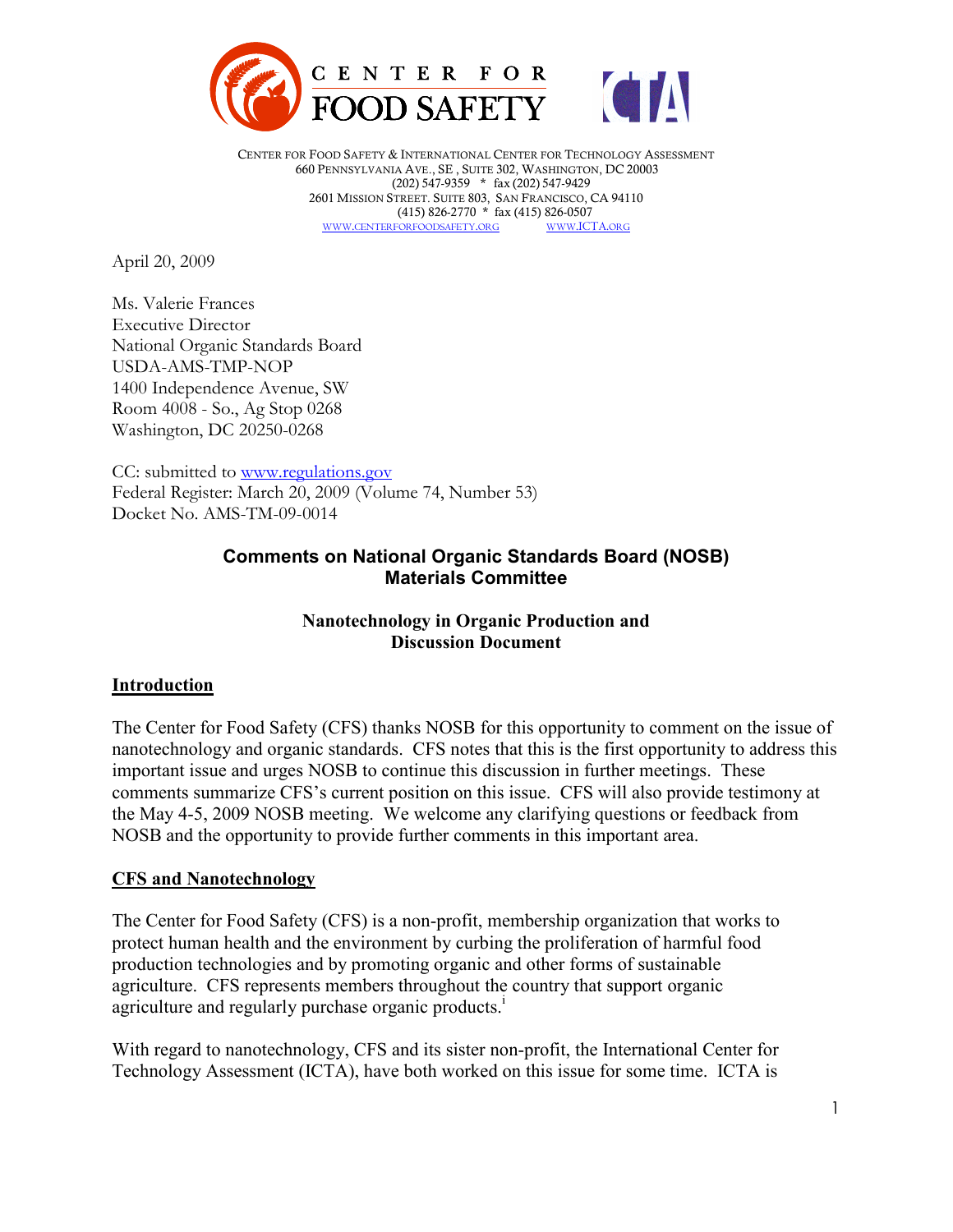dedicated to providing the public with full assessments and analyses of technological impacts on society. ICTA has a specific project on nanotechnology, *NanoAction*,<sup>ii</sup> through which we coordinate campaigns and represent our members. ICTA also spearheads a coalition of international non-profit organizations working on nanotechnology that in 2007 published a principles document, *Principles for the Oversight of Nanotechnologies and Nanomaterials*, ii that has now been endorsed by over 80 organizations spanning six continents and translated into five languages. ICTA has also filed two ground-breaking legal petitions on the human health and environmental risks of nanotechnology on behalf of a coalition of public interest organizations, one with FDA in 2006 and one with EPA in 2008.<sup>iv</sup> These petitions request those agencies use their existing authorities to address the issues created by the rapid commercialization of nanomaterials in various sectors under their respective jurisdictions. These documents and their supporting administrative records provide a wealth of information on this topic that NOSB might find helpful in its process.

### **Summary**

- Nanotechnology is contrary to Organic Principles. Nanotechnology will further entrench industrial/chemical agriculture and industrial food as our dominant paradigm, to the detriment of public health and the environment. As such, nanotechnology is antithetical to organic principles should be prohibited from the USDA Organic standard.
- Nanotechnology is contrary to Organic Standards. Nanotechnology involves the manipulation of materials and the creation of structures and systems at the scale of atoms and molecules. The mere fact that a larger scale version of a material is a permitted substance should not suffice to allow the engineered or manufactured nanoscale version in Organic Standards. Intentionally created nanomaterials are novel, patented substances that have the capacity to be fundamentally different in ways the scientific community does not yet fully understand. As such, engineered and manufactured nanomaterials should be defined as synthetic or prohibited substances and should be presumed excluded.
- The Time to Act is Now. Nanotechnology commercialization is currently exploding without any oversight or labeling and little emphasis on risk research. Food and agriculture is a growing sector of nanomaterial research and development and commercialization. NOSB and NOP must act to protect organic.
- Size matters. "Nano" is best understood to mean more than merely tiny manufacturing and materials; rather it means substances that have the capacity to be fundamentally different, with new chemical, physical and biological properties. These same new properties that excite industry create new and novel risks to human health and the environment. Not all nanomaterials will be hazardous, but the materials' safety cannot be assumed from testing or approval of larger cousins and should be assumed to have added risk. Nanomaterials should be excluded until and unless scientists can gain significantly more information about them, including adequate risk assessments.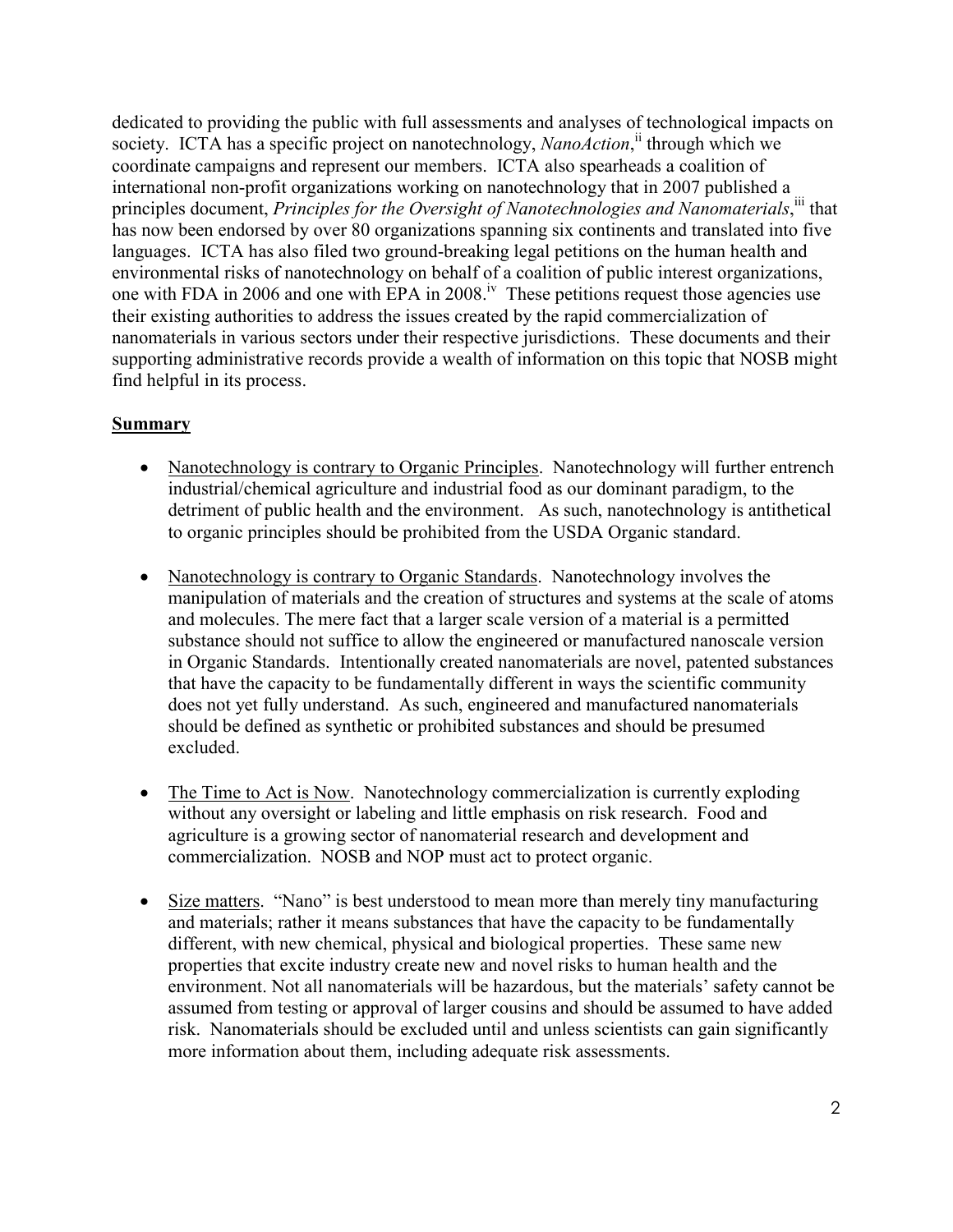• Examples. We support the UK Soil Association's 2007 organic standards prohibiting manufactured nanoparticles from organic certification.

# **Comments**

Nanotechnology and products containing manufactured and engineered nanomaterials have arrived and represent the crest of a product wave spanning many industries. A rapidly expanding universe of products containing nanomaterials is currently widely available, being sold to the public and disposed of into the environment. This includes a growing sector in food and agriculture. These new materials can have fundamentally different properties from their bulk material counterparts–properties that also create unique human health and environmental risks–which create new oversight challenges for the regulatory agencies charged with protecting public health and the environment.

It is up to NOSB and USDA to ensure the integrity of organic on this issue, as the product commercialization curve is well ahead of oversight, risk assessment, and scientific study of potential risks.

# *What is Nanotechnology?*

Nanotechnology is a powerful new platform technology for taking apart and reconstructing nature at the atomic and molecular level.<sup>V</sup> The nano-scale is exceedingly tiny; it is the world of atoms and molecules, involving the manipulation of matter at the nanometer scale (nm), one billionth of a meter. "Nano" means more than just tiny manufacturing: is well-known that materials engineered or manufactured to the nano-scale exhibit radically different fundamental physical, biological, and chemical properties from bulk materials.<sup>vi</sup>

One reason for these fundamentally different properties is that quantum physics comes into play at the nano-scale. vii Another is that the reduction in size to the nano-scale results in an enormous increase of surface to volume ratio, giving nanoparticles a much greater surface area per unit of mass compared to larger particles. Vill Because growth and catalytic chemical reactions occur at the particle surface, a given mass of nanoparticles will have an increased potential for biological interaction and be much more reactive than the same mass made up of larger particles, thus enhancing intrinsic toxicity.<sup>ix</sup> This enormous increase in surface area can change relatively inert substances into highly reactive ones. A material in nano-scale form can then melt faster, absorb more, or simply become more explosive.

Thus, to say that a substance is "nano" does not merely mean that it is tiny, a billionth of a meter in scale; rather, the prefix is best understood to also mean that a substance has the capacity to act in fundamentally different ways. Altered properties can include color, solubility, material strength, electric conductivity, and magnetic behavior. For example, a gold wedding ring is yellow in color; but gold nanoparticles appear red. Carbon (like graphite in pencil lead) is relatively soft; but carbon in the form of carbon nanotubes (nano-scale cylinders made of carbon atoms) is a hundred times stronger than steel. An aluminum soda can does not burn; however, aluminum nanoparticles explode when used as rocket fuel catalysts.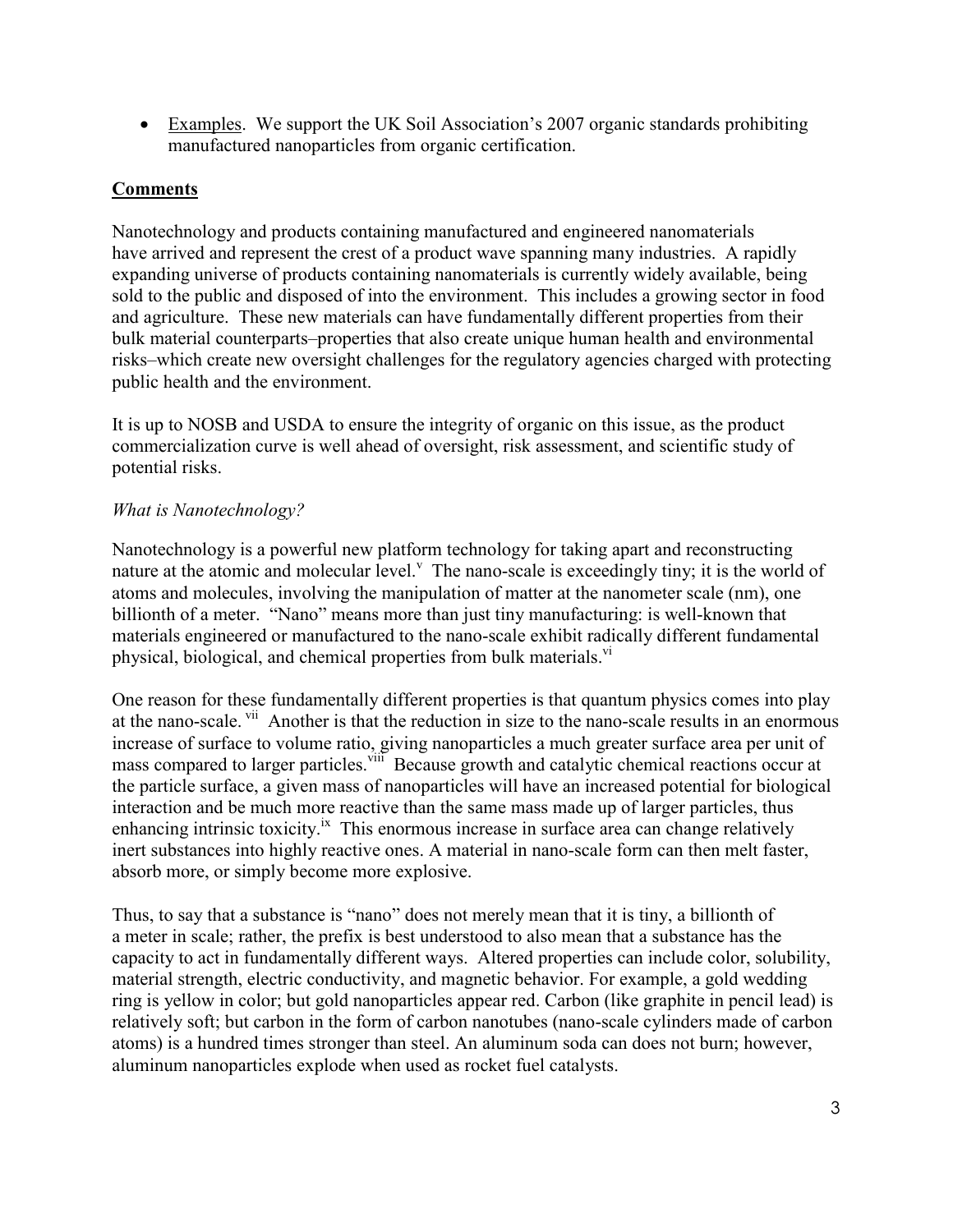### *The Human Health and Environmental Risks of Nanomaterials*

Just as the size and chemical characteristics of engineered nanoparticles can give them unique properties, those same new properties—tiny size, vastly increased surface area to volume ratio, high reactivity— can also create unique and unpredictable human health and environmental risks.<sup>x</sup> Swiss Insurance giant Swiss Re noted that, "Never before have the risks and opportunities of a new technology been as closely linked as they are in nanotechnology. It is precisely those characteristics which make nanoparticles so valuable that give rise to concern regarding hazards to human beings and the environment alike.<sup>"xi</sup> A growing number of peerreviewed scientific studies have demonstrated the potential for nanomaterials to present serious toxicity risks for human health and ecosystems. Manufactured nanomaterials move excessively through the environment and have the potential to enter living cells and the environment in ways their larger counterparts do not. For example, the human body absorbs nanomaterials more readily than larger sized particles and nanoparticles cross biological membranes that larger sized particles normally cannot, such as the blood-brain barrier. In addition, research has shown that many types of nanomaterials can be toxic to human tissue and cell cultures, resulting in increased oxidative stress, inflammatory cytokine production, DNA mutation and even cell death.

Once loose in nature, these nanomaterials represent a new class of manufactured nonbiodegradable pollutants. Nanomaterials' unique chemical and physical characteristics create foreseeable environmental risks, including potentially toxic interactions or compounds, absorption and/or transportation of pollutants, durability or bioaccumulation, and unprecedented mobility for a manufactured material. Because of their tiny size, nanomaterials may be highly mobile and travel further than larger particles in soil and water. Because nanoparticles tend to be more reactive than larger particles, interactions with substances present in the soil could lead to new and possibly toxic compounds. Environmental impact studies have raised some red flags, including dangers from nano-silver to aquatic life; however, despite rapid nanomaterial commercialization, many potential risks remain dangerously untested due to the government's failure to prioritize and adequately fund environmental impact research. $xii$  In addition, nanomaterials' unique chemical and physical characteristics create foreseeable, yet unexplored, risks. For example, nanoparticles are the subject of vigorous drug research because of their ability to carry and deliver drugs to specific targets. But this same transport propensity could give nanoparticles the ability to carry toxic chemicals present in the environment.

#### *Nanomaterials, Toxicity and Risk Assessment*

Studies assessing the role of size on toxicity have generally found that nanoparticles are more toxic than larger particles of the same substance.<sup>xiii</sup> Other studies have shown that some nanoparticles are toxic in ways that cannot be attributed to particle size alone.<sup>xiv</sup> Scientists have yet to determine what physicochemical properties will be most important in determining ecological and toxicological properties of nanomaterials.<sup>xv</sup>

"Experts are overwhelmingly of the opinion that the adverse effects of nanoparticles cannot be reliably predicted or derived from the known toxicity of the bulk material."<sup>xvi</sup> For example, the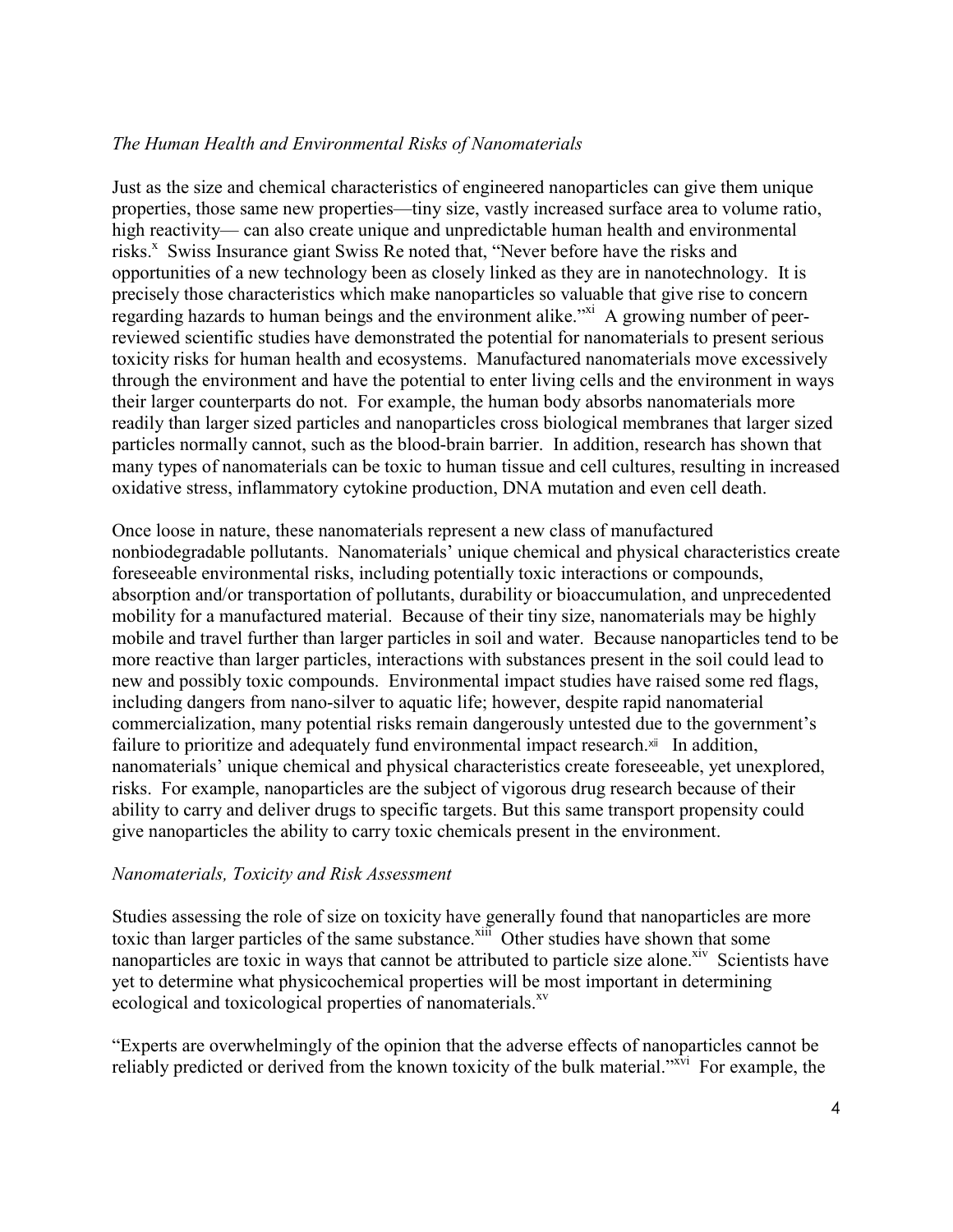European Commission's Scientific Committee on Emerging and Newly Identified Health Risks (SCENIHR) concluded: "Experts are of the *unanimous* opinion that the adverse effects of nanoparticles cannot be predicted (or derived) from the known toxicity of material of macroscopic size, which obey the laws of classical physics."<sup>xvii</sup> Similarly, the U.K. Royal Society and the Royal Academy of Engineering emphasized: "Free particles in the nanometre size range do raise health, environmental, and safety concerns and their toxicology cannot be inferred from that of particles of the same chemical at a larger size."<sup>xviii</sup> And finally, the British Institute for Occupational Medicine similarly concluded:

Because of their size and the ways they are used, they [engineered nanomaterials] have specific physical-chemical properties and therefore may behave differently from their parent materials when released and interact differently with living systems. It is accepted, therefore, that it is not possible to infer the safety of nanomaterials by using information derived from the bulk parent material.<sup>xix</sup>

Toxicology normally correlates health risks with the mass to which an individual is exposed, resulting in an accumulated mass as an internal dose/exposure. However, the biological activity of nanoparticles is likely to depend on physicochemical characteristics that are not routinely considered in toxicity screening studies. $\frac{xx}{x}$  There are many more factors affecting the toxicological potential of nanoscale materials, up to at least sixteen in fact, including: size, surface area, surface charge, solubility, shape or physical dimensions, surface coatings, chemical composition, and aggregation potential- a "far cry from the two or three usually measured."<sup>xxi</sup> Size is one of many factors, but is crucial: The relevance of the nano-size is that unlike larger particles, we cannot predict the toxicity of nanomaterials from the known properties of larger substances. In fact, nanotoxicology is an emerging field in its own right, underscoring the differences of nanomaterial toxicity. In an agenda-setting 2006 article in *Nature*, fourteen international nanotechnology scientists put forth nanotechnology's five "grand challenges," which included the urgent need to develop methods for assessing nano-toxicity.<sup>xxii</sup>

#### *Nanomaterials in Consumer Products: The Future Is Now*

Nanotechnology and its material creations are no longer future predictions; they have arrived. Funding is astronomical: global nanotech research and development (R&D) is estimated at around \$9 billion, with \$1 trillion in U.S. dollars globally estimated by 2015.<sup>xxiii</sup> U.S. federal funding for nanotechnology has increased from approximately \$464 million in 2001 to nearly \$1.5 billion for the 2009 fiscal year. Private industry is investing at least as much as the government, according to estimates.<sup>xxiv</sup> Investments in federally funded nanotechnology activities coordinated through the National Nanotechnology Initiative (NNI) were approximately \$1.3 billion in 2006, and about \$2 billion annually of R&D investment is currently being spent by non-federal sectors such as states, academia, and private industry. State governments spent an estimated \$400 million on facilities and research aimed at the development of local nanotechnology industries in 2004.

Unfortunately, only a paucity of this robust federal funding--4% of the NNI's FY08 budget--was earmarked for environmental health and safety (EHS) research. Other non-governmental estimates put the EHS funding number as actually closer to 1%.<sup>xxv</sup> Even so, there are number red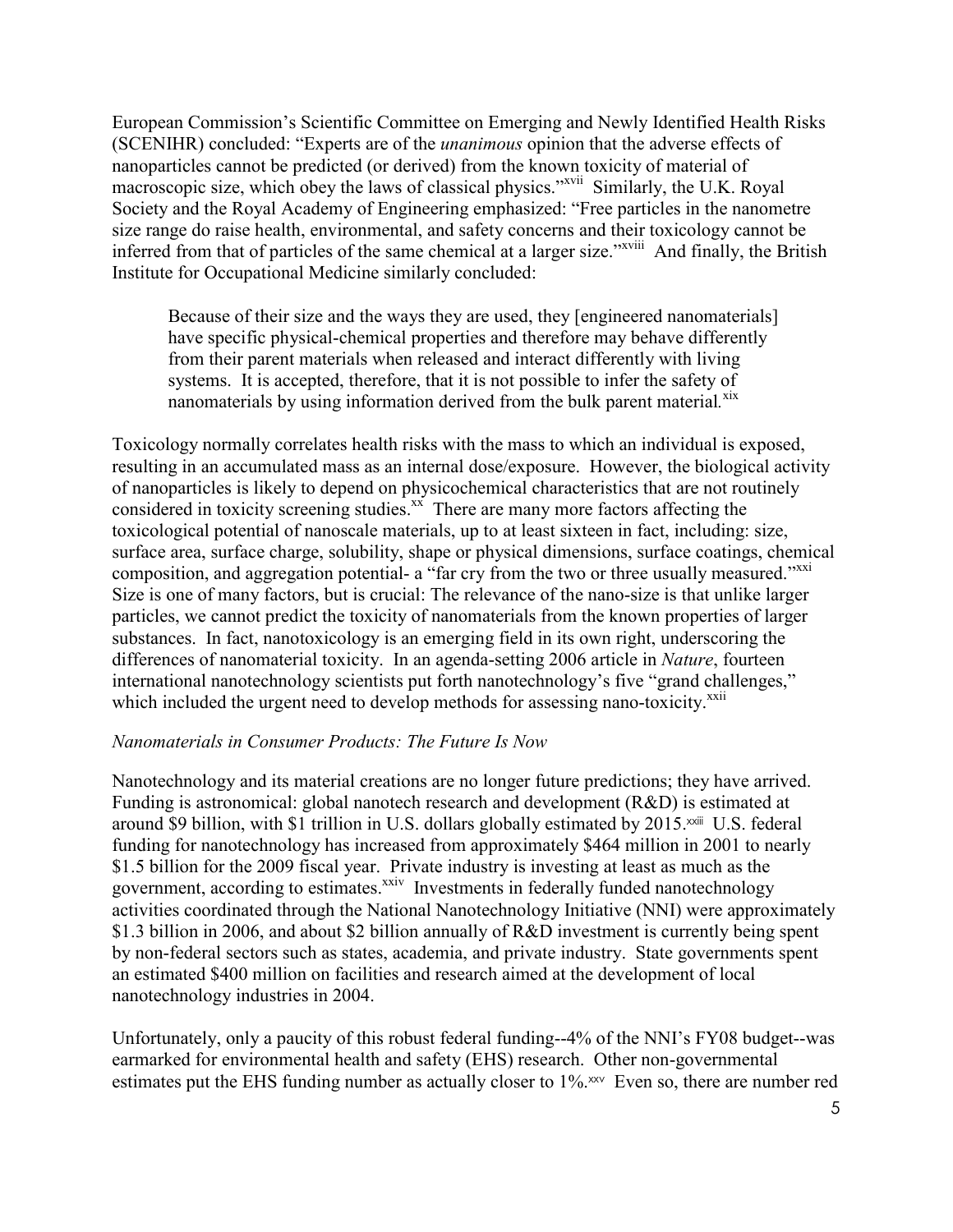flags raised almost weekly by scientific studies; in addition the risks stem from the failure to undertake or prioritize adequate risk research. For example, an analysis of nanotechnologyrelated environmental, health, and safety research, done by the Project on Emerging Nanotechnologies, could find no research on the impact of nanomaterials on the gastrointestinal tract, though this will be of primary concern for food applications.<sup>xxvi</sup>

Nanotechnology commercialization is moving forward at lightning speed. Thousands of tons of nanomaterials are already being produced each year.<sup>xxvii</sup> Many materials can be engineered into nanomaterials or nanoparticles with the most common being silver, carbon, zinc, silica, titanium dioxide, gold, and iron.<sup>xxviii</sup> Consumer products self-identified as containing nanomaterials have been in, and continue to enter, the market at a steady pace of about 3-4 new ones per week.<sup>xxix</sup> Actual numbers are much harder to ascertain because there is no mandatory labeling or labeling requirements. According to Lux Research's 2006 Nanotechnology Report, more than \$32 billion in products incorporating nanotechnology were sold last year, more than double the previous year. $\frac{x}{x}$  Lux predicts that by 2014, \$2.6 trillion in manufactured products will be nano-products, 15% of total global manufacturing.

The only publicly available nanomaterial product inventory shows approximately 900 currently available on U.S. market shelves.<sup>xxxi</sup> The nano-products found include: paints, coatings for numerous products, sunscreens, medical devices, sporting goods, cosmetics, stain-resistant clothing, supplements, nanoceuticals, and vitamins, food and food packaging, kitchen and cooking ware, light emitting diodes used in computers, cell phones, and digital cameras, film and photo development products, automotive electronics, automotive exteriors, batteries, fuel additives, and tires, computer accessories, children's toys and pacifiers, laundry detergent and fabric softeners, personal hygiene products, cleaning agents, air conditioning units, pet products, jewelry, bedding and furniture, lubricants and foams, waxes, MP3 players and other electronics.<sup>xxxii</sup> But because there are no labeling requirements for products containing nanomaterials, the total number and range of nano-products is unknown.

### *Nanotechnology in Food and Food Packaging*

The food industry is investing heavily in nanotech research and development. By 2010 the nanofood market could be worth \$6 billion. Many of the world's leading food companies - including H.J. Heinz, Nestle, Hershey, Campbell, General Mills, PepsiCo, Sara Lee, Unilever, and Kraft are investing heavily in nanotechnology applications. Nanoparticles of silver, titanium dioxide, and zinc oxide, materials now used in dietary supplements and food packaging, have been found to be highly toxic to cells in studies. Nano-silver, the most common commercialized nanomaterial, is being used in numerous food packaging items, cutlery, baby bottles, and kitchen appliances and cleaners for its "germ-killing" power. This same powerful strength can destroy important beneficial microorganisms in nature as well. ICTA's 2008 legal petition to EPA centers on this potential environmental risk.<sup>xxxiii</sup>

Many food companies now have nanotechnology based products on the market. Examples of such products include a nutritional supplement drink for children that contains iron nanoparticles, McDonald's hamburger containers, Cadbury chocolate bar wrappers, and Miller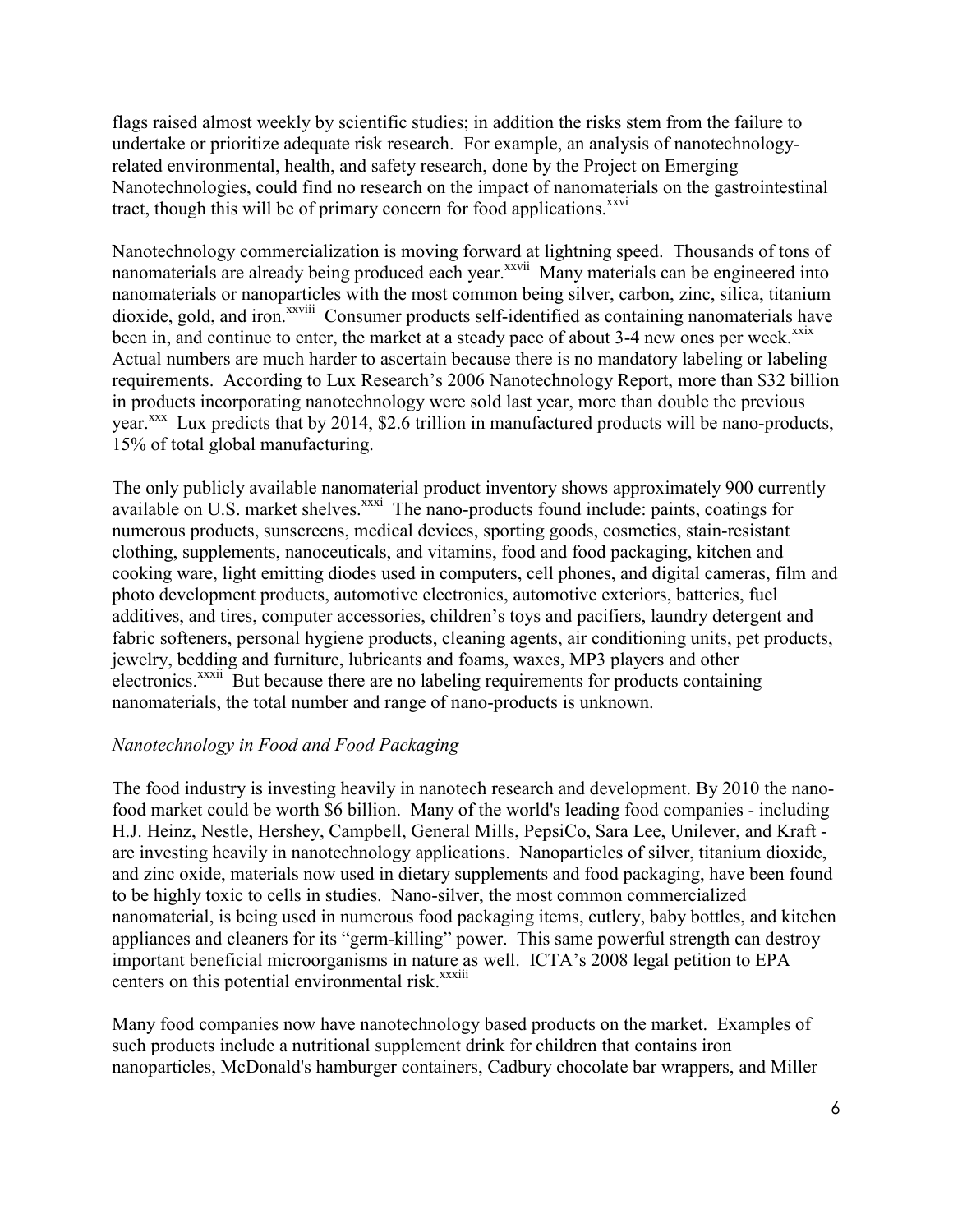Lite beer bottles. According to a recent Friends of the Earth Report, at least 104 nano-enabled, self-identified food products are now on sale internationally.

Clear data on organic and conventional food industry use of nanotechnology simply does not exist – at least in the public domain. This is due in part to the fact that many food manufacturers may be unwilling to advertise the nanomaterial content of their products, possibly fearing consumer backlash. At this time it is not required that manufacturers label products for their nano content or submit information about their nanoscale additives to government agencies. However, we do have data showing that conventional food and food packaging employing nanotechnology has entered the market. These products are mainly in the form of packaging and food contact materials, which incorporate antimicrobial nanomaterials. It is possible that sectors of the organic industry may already or soon be employing nanotechnology applications.

A 2009 report by the Woodrow Wilson International Center for Scholars Project on Emerging Nanotechnologies took a detailed look at nanotechnology-based dietary supplements and their regulation in the United States.<sup>xxxiv</sup> Their research found at least a dozen dietary supplements on the market that contain nanoscale silver, at least a dozen more products contain other nanoparticulate ingredients. There is a serious concern that products containing ingredients with barely known biological properties are on the market backed only by a producer's claims. Very few studies have investigated the toxicity of nanoparticle nutritional additives. The failure of governments to require comprehensive safety testing of toxicity risks in nano additives is concerning. Dr Qasim Chaudhry who leads the nanotechnology research team at the United Kingdom's Central Science Laboratory warns that nanoparticle and nano-encapsulated food ingredients "may have unanticipated effects, far greater absorption than intended or altered uptake of other nutrients, but little, if anything, is known currently."

One of the earliest commercial applications of nanotechnology within the food sector is in packaging. According to the Friends of the Earth (FoE) report, "Out of the laboratory and onto our plates," nanotechnology used in food packaging was one of the first commercial applications of nano in food systems.<sup>xxxv</sup> FoE estimates that there are currently between 400-500 commercial nano-packaging products in use. One of the current applications of nanotechnology in food packaging includes the use of nano-composite materials to create greater impermeability to moisture, air, and light thus lengthening shelf life. An example of this is Durathan KU2-2601, manufactured by Bayer, which utilizes nanoparticle silica in plastic bottles to create a better barrier to oxygen.<sup>xxxvi</sup>A second common use of nanotechnology in food packaging is the incorporation of nano silver, nano zinc oxide, and other antimicrobial nano-particles in packaging for their antimicrobial properties. An example of this is food clingwrap treated with nano zinc oxide manufactured by Singsong Nano Technology Co., Ltd.<sup>xxxvii</sup>

A key purpose of nano packaging is to deliver longer shelf life by improving the barrier functions of food packaging to reduce gas and moisture exchange and UV light exposure. For example, DuPont has announced the release of a nano titanium dioxide plastic additive 'DuPont Light Stabilizer 210' which could reduce UV damage of foods in transparent packaging. In 2003, over 90% of nano packaging (by revenue) was based on nano-composites, in which nanomaterials are used to improve the barrier functions of plastic wrapping for foods, and plastic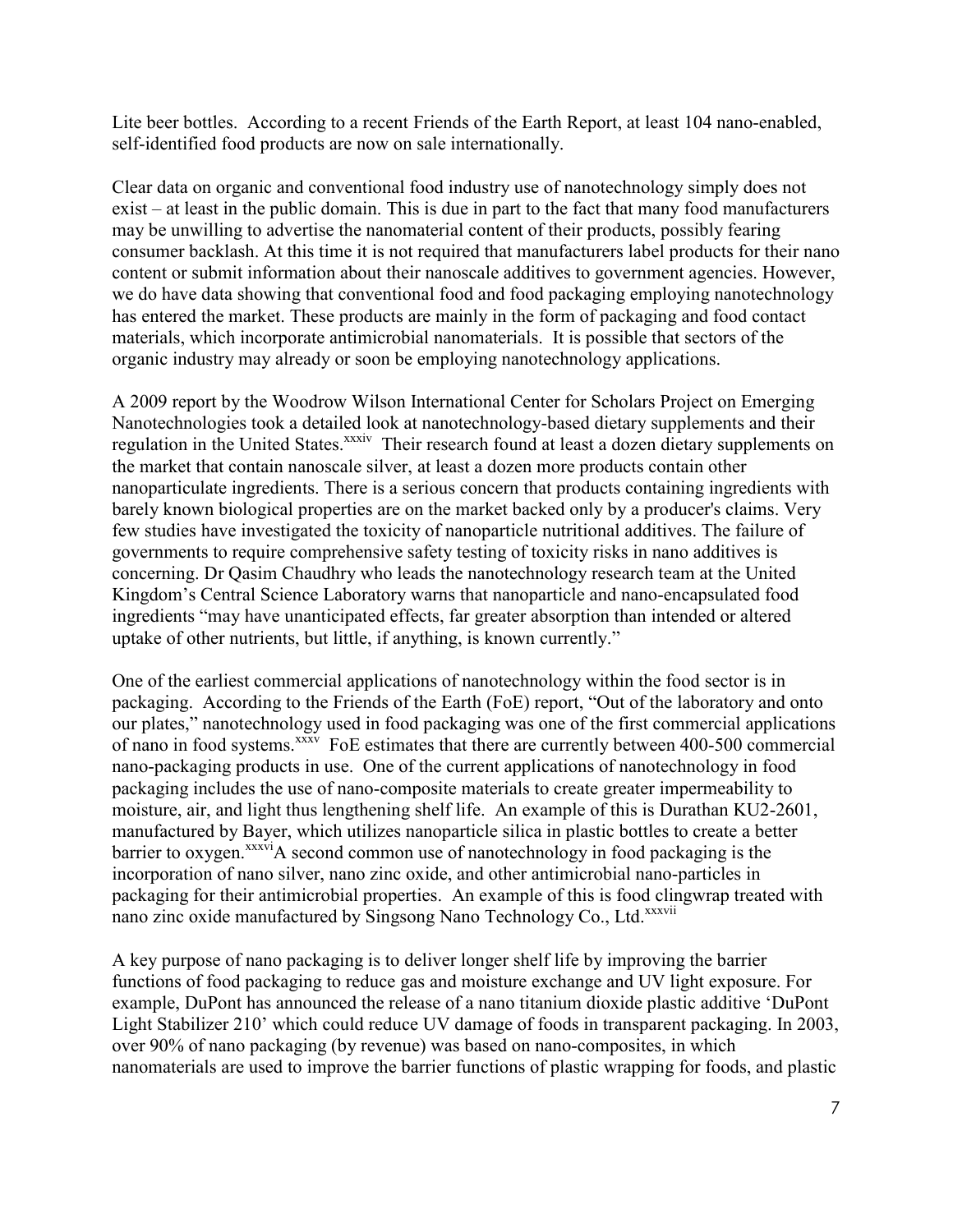bottles for beer, soft drinks and juice. Nano packaging can also be designed to release antimicrobials, antioxidants, enzymes, flavors and nutraceuticals to extend shelf-life.

Anti-bacterial nanofood packaging and nano-sensor technologies have been promoted as delivering greater food safety by detecting or eliminating bacterial and toxin contamination of food. However it is possible that nanomaterials will migrate from antibacterial food packaging into foods, presenting new health risks. This appears inevitable where nano-films or packaging are designed to release antibacterials onto the food surface in response to detected growth of bacteria, fungi or mould.

An earlier report from the Wilson Center looked at potential food and agriculture applications as well.<sup>xxxviii</sup> This report is a few years old now but gives some good information about the types of food and agriculture applications currently being researched by government funding and that may soon come to market.

## *Nanotechnology, Food and Public Perceptions*

A U.S. survey, commission by the Project on Emerging Nanotechnologies at the Woodrow Wilson International Center for Scholars revealed that, "Only 7 percent of Americans say they would purchase food enhanced with nanotechnology."<sup>xxxix</sup> Of those surveyed, "62 percent in the case of food and 73 percent in the case of nanotechnology-enhanced food containers – say they need more information about health risks and benefits before deciding whether to purchase such products."<sup>xl</sup> Furthermore, about 70% of the adults surveyed said their knowledge of nanotechnology was "just a little" or "nothing at all."

# *Nanotechnology, Novelty and Patents*

By law, the issuance of a patent requires a determination of novelty and nonobviousness,<sup>xli</sup> and it is well-established patent case law that a mere change in size, scale, or dimensions of a known composition are not alone sufficient to establish novelty and nonobviousness and render new material patentable.<sup>xlii</sup> Nanomaterials are meeting this requirement because "the nano-scale is not just another step toward miniaturization, but a qualitatively new scale."<sup>xliii</sup> Taking advantage of quantum physics, nanotechnology companies have and are continuing to engineer materials that have entirely new properties never before identified in nature, and patenting them in the U.S and other countries. In August of 2004, the United States Patent and Trademark Office (USPTO) created an art collection of Nanotechnology, Class 977, in response to the desire to gather in one place all published US Patents and US PreGrant Publications (US PGPUBs) that claim subject matter related to nanotechnology.<sup>xliv</sup> In December of 2005, the USPTO revised the nanotechnology patent classification, replacing one comprehensive digest with 263 new subclasses for cross-referencing all nano-related patents. Class 977, which establishes the definitions and cross-references for these patents, has a two pronged definition of "nanostructures," a necessary ingredient of all patents for which the class provides disclosures. Xlv to be an atomic, molecular, or macromolecular structure that both: 1) "has at least one physical dimension of approximately 1-100 nanometers;" and 2) "possess[] a special property, provides a special function, or produces a special effect that is uniquely attributable to the structure's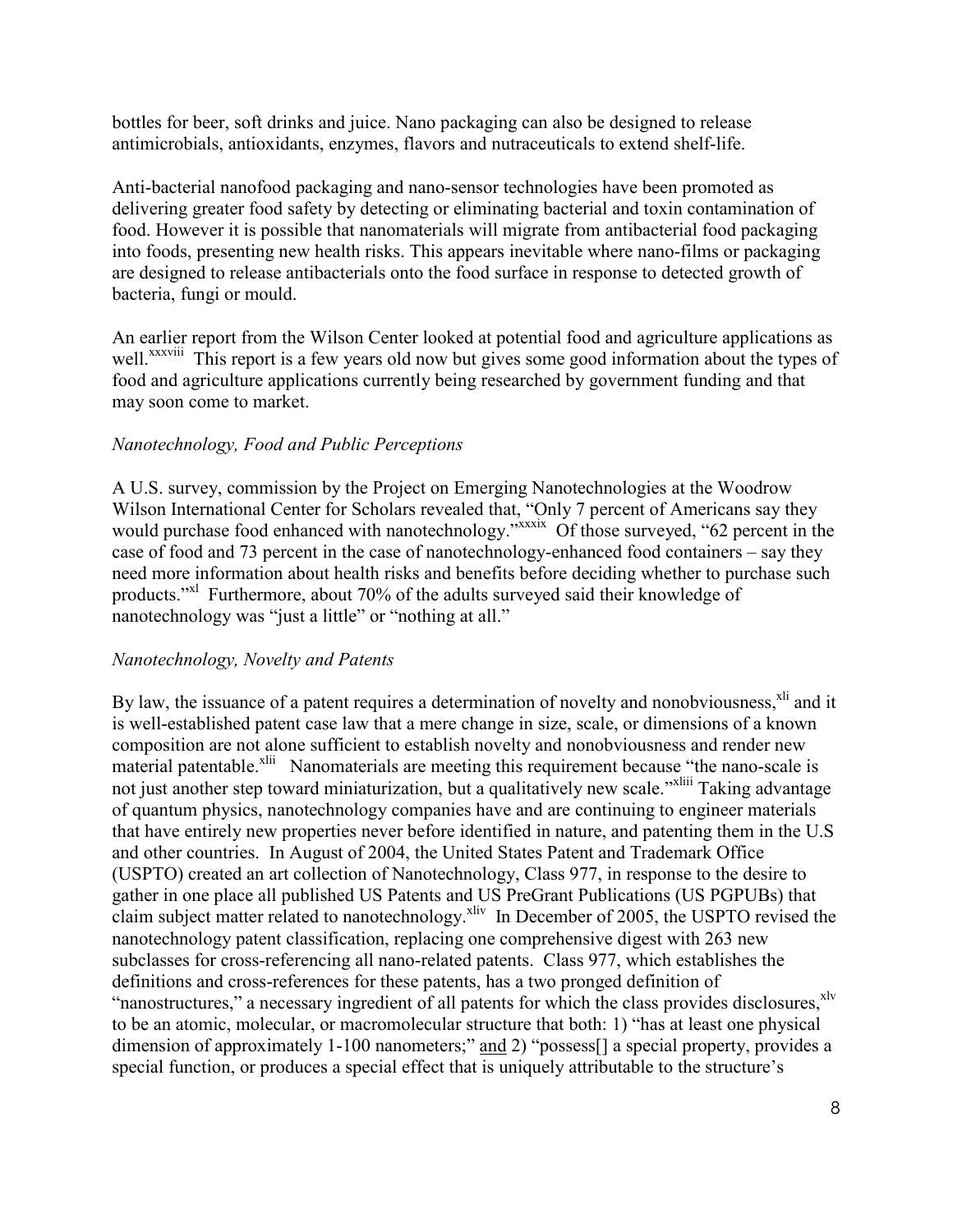nanoscale physical size."<sup>Xlvi</sup> Thus, to be included in USPTO Class 977, a patent must not simply be a reduction in size of an existing element or particle; rather, that new size must alter the original substance creating a unique effect or property that is only possible at the nanoscale.

The President's Council of Advisors on Science and Technology (PCAST) reported in May 2005 that the Patent Office issued over 8,600 "nanotechnology-related" patents in 2003, an increase of 50% from 2000 (compared to about 4% for patents in all technology fields).<sup>xlvii</sup> More discrete surveys have found at least 5,000 nanotechnology patents as of March 2006, with the number of patents growing by over 30% every year since 2000.<sup>xlviii</sup> The "gold rush" for patents on the building blocks of the platform technology continues unabated.<sup>xlix</sup> Claims include composition of matter claims (claims to nanomaterials themselves, nanotubes, nanowires, and nanoparticles), device, apparatus, or system claims (claims to electrical, mechanical, and optical devices incorporating nanomaterials), and method claims (claims to processes for synthesizing nanomaterials or constructing devices or systems).

# **Responses to the Materials Committee Discussion Paper: Six Questions**

The Materials Committee requested comment on six specific questions at the end of its discussion paper. CFS submits the following short answers to those questions:

# *1. As currently understood, is Nanotechnology compatible with organic?*

Answer: No. Nanotechnology as a platform technology is antithetical to organic and will further entrench chemically engineered agriculture and industrial, processed food as our dominant paradigm. Intentionally-created nanomaterials are novel, patented substances that have the capacity to be fundamentally different in ways the scientific community does not yet fully understand.

# *2. If not, are the current standards keeping nanoparticles out?*

Answer: Unclear, but several manufacturers of products that are claimed as "organic" also note that they are using nanomaterials in the products. In addition, in the current absence of any mandatory regulation or labeling of nanomaterial products, it cannot be determined whether or not nanomaterials are being infused into given products. Nanotechnology should be considered an excluded method and engineered and manufactuered nanomaterials should be considered synthetic or prohibited substances. Because NOSB has not yet addressed the issue, it should clarify through guidance or rule-making process that the standards exclude nanomaterials.

# *3. Are any sectors of the organic industry already using Nanotechnology?*

Answer: Unknown, but some groups making cleaning materials and clothing that they claim to be 'organic' note in product advertisements or on their websites that they are using nanomaterials in their products. We do have data showing that conventional food and food packaging employing nanotechnology has entered the market. These products are mainly in the form of packaging and food contact materials, which incorporate antimicrobial nanomaterials.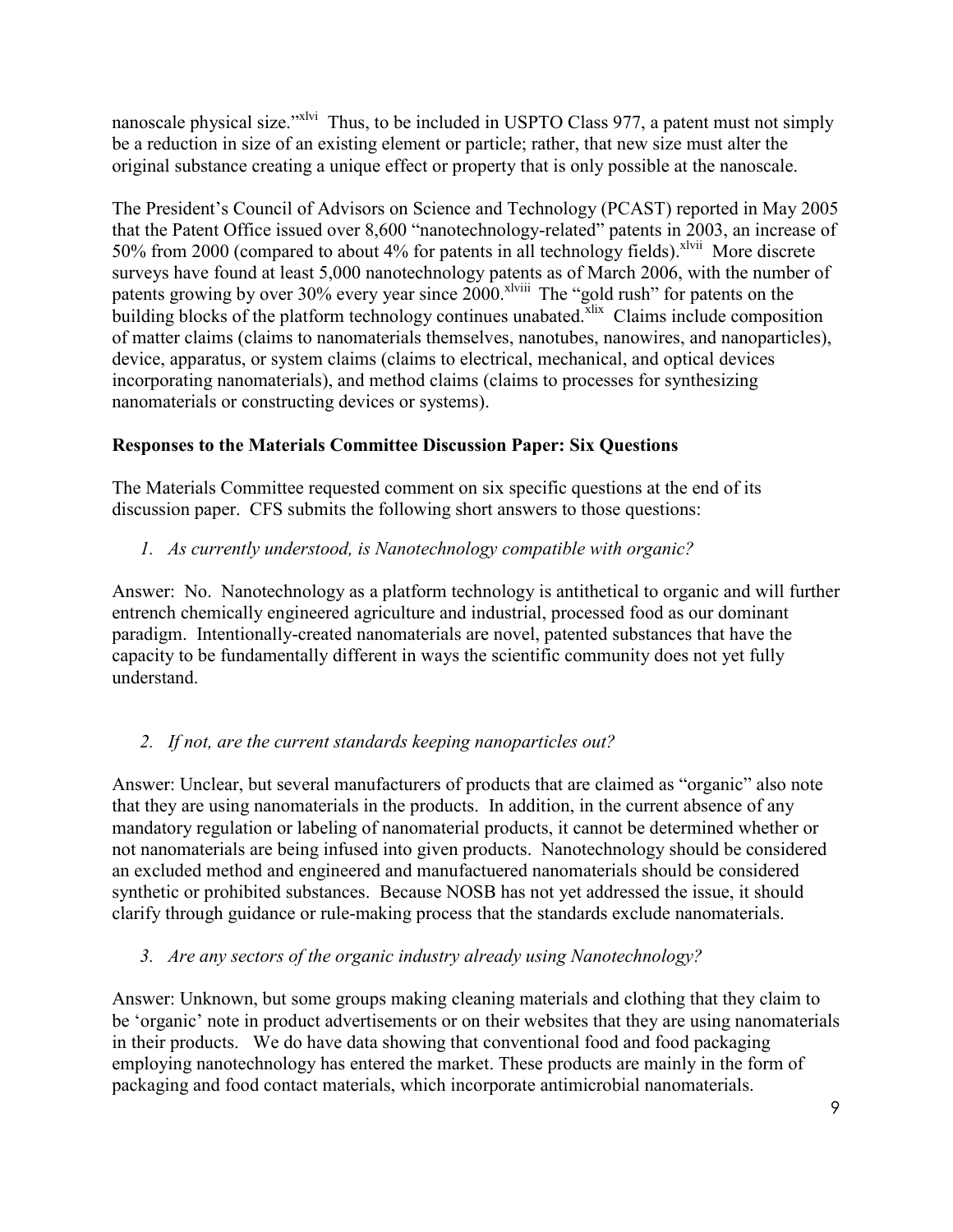The food industry is investing heavily in nanotech research and development. Many food companies now have nanotechnology based products on the market. Examples of such products include a nutritional supplement drink for children that contains iron nanoparticles, McDonald's hamburger containers, Cadbury chocolate bar wrappers, and Miller Lite beer bottles.

### *4. What are the concerns about Nanotechnology in food, feed, petcare, textiles, personal care products, or any other product carrying the USDA Organic label?*

Answer: Knowledge about specific products is lacking due to lack of required labeling, government oversight or adequate funding or focus on risk research. The general concerns about nanomaterials are several-fold.

Human and animal health: Due to their size, nanoparticles can cross biological membranes, cells, tissues, and organs more readily than larger particles. When inhaled, they can go from the lungs into the blood system. There is growing evidence that some nanomaterials may penetrate intact skin and gain access to systemic circulation. When ingested, nanomaterials may pass through the gut wall and into the blood circulation. Once in the blood stream, nanomaterials can circulate throughout the body and can lodge in organs and tissues including the brain, liver, heart, kidneys, spleen, bone marrow, and nervous system. Once inside cells, they may interfere with normal cellular function, cause oxidative damage and even cell death.

Environmental Impacts: There are serious concerns about environmental impacts that conflict with organic's land stewardship ethos. Once loose in nature, manufactured nanomaterials represent a new class of manufactured pollutants. Potentially damaging environmental impacts stem from the novel nature of manufactured nanomaterials, including mobility and persistence in soil, water and air, bioaccumulation, and unanticipated interactions with chemical and biological materials. Existing studies have raised red flags, such as damage to beneficial microorganisms from nano-silver. The U.K. Royal Society has recommended that, "the release of nanoparticles and nanotubes in the environment be avoided as far as possible" and that, "factories and research laboratories treat manufactured nanoparticles and nanotubes as hazardous, and seek to reduce or remove them from waste streams."

Broader Impacts: In addition to health and environmental impacts, nanotechnology is a platform, converging technology which will continue to industrialize food and agricultural. Some of these issues include: the use of nanotechnology in conjunction with biotechnology and synthetic biology; the use of nanomaterials in food packaging in order to ship further distances and increase shelf life, exacerbating climate change impacts and contrary to organic principles of small-scale and local farming; and the intellectual property privatization of nanotechnology's basic building blocks.

*5. Should organic standards (OFPA/ NOP rule) be updated to regulate the use or uses of Nanotechnology(ies).*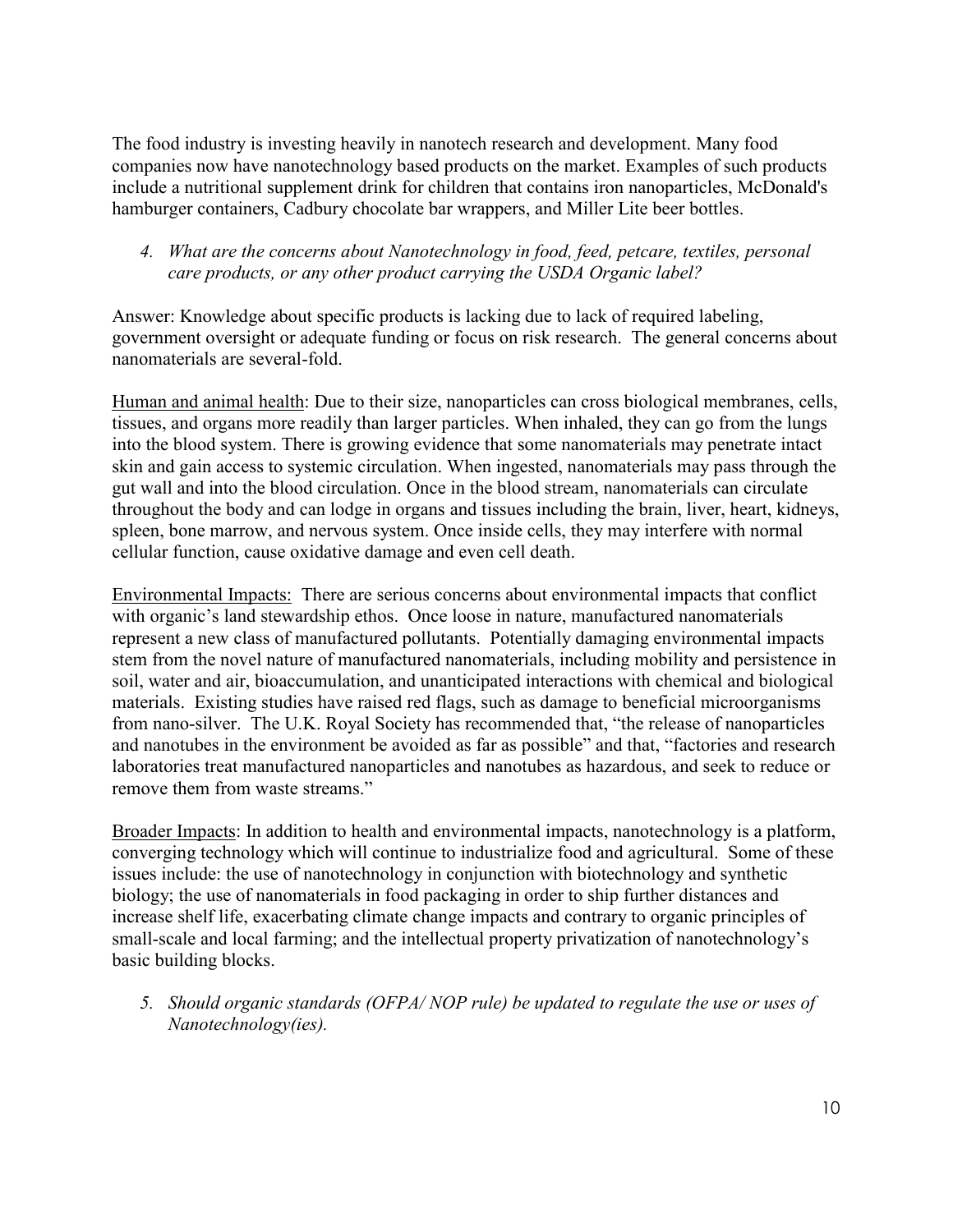Answer: Yes. To the extent it is not yet clear, NOSB should recommend that NOP clarify that USDA organic standards prohibit nanotechnology and nanomaterials from organic certification. This should be done through guidance, or if necessary, rule-making process.

### *6. How can the NOSB and the NOP protect the interests of the organic consumer, and the National Rule itself, vis a vis nanotechnology?*

Answer: Yes, NOSB and NOP can protect the interests of the organic community and the integrity of the National Rule by clarifying that nanotechnology and intentionally created nanomaterials are prohibited from organic. The language of the OFPA standards were intended to be flexible, to continue to accurately reflect organic principles and consumer preference in the future on unforeseen issues such as nanotechnology. The NOSB recommendations should reflect this intent, interpreting the language in order to protect the organic standard as well as accurately reflect the public's perception and preference that nanotechnology is wholly incompatible with organic.

## **Responses to the Materials Committee Discussion Paper: Other Comments**

In general we thought the discussion paper provided an even handed and high quality discussion of the issue. A few comments:

- The Committee is correct (discussion paper, bottom of p.1) that the FDA's regulatory stance is seemingly at odds with its own recognition (and that of sister agencies, like the NNI) of what is nanotechnology and a nanomaterial. ICTA and CFS's 2006 legal petition to FDA had an entire section arguing precisely this and calling on FDA to revise its oversight position to properly reflect the scientific reality of nanotechnology and nanomaterials in consumer products under its jurisdiction (in particular, sunscreens and cosmetics) and the fact they require nano-specific oversight and testing.<sup>1</sup>
- We applaud the Committee for recognizing that nanotechnology creates "unique" regulatory and safety questions; have the potential to behave differently than larger materials; and have increased mobility concerns (discussion paper, p.2). However we are somewhat puzzled by the Committee's follow-up statement (discussion paper, p.2) that it is "likely" that some product of nanotechnology would be "required by law to be added to some types of food products" because of the "potential advantages" of these new properties in areas including medicine and food safety. First, we are not sure exactly what law or type of products the Committee had in mind, if any. It is true that the capacity for novel properties of nanomaterials make them potentially useful; however it seems just as likely to us that these properties could create unforeseen health or environmental problems that would outweigh any potential benefits. It seems just as likely then that a law would be required to prohibit a particular nanomaterial in the future as mandate its use.

Second, it is always difficult to distinguish hype from promise. We caution the NOSB to be wary and recall the lessons of our culture's experiences with past "wonder materials." History is strewn with once-thought miraculous substances that turned out to be deadly or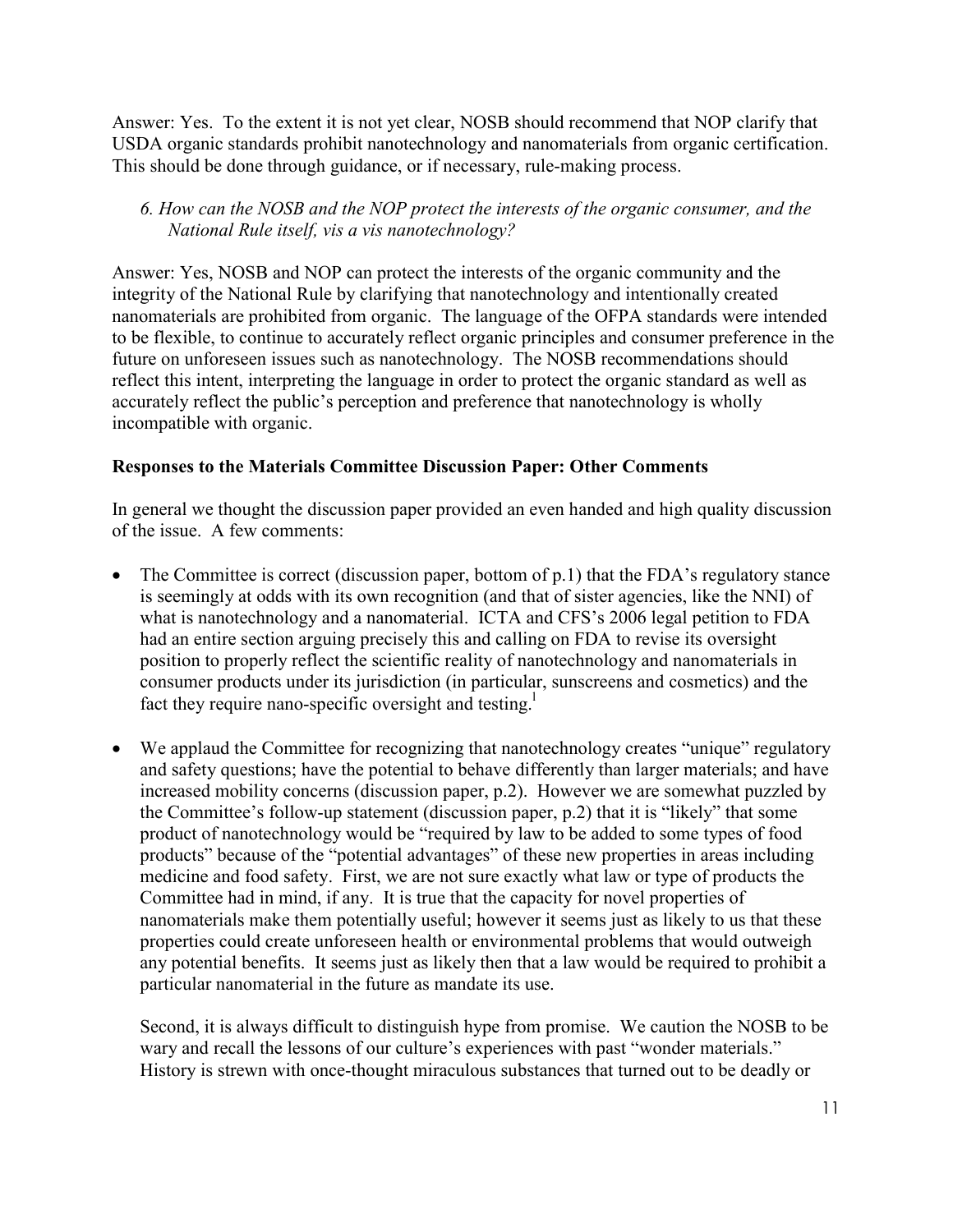harmful to the environment. Asbestos was once considered an ideal material for clothing, buildings, and other goods; today, it kills 10,000 people annually. Similarly, for more than 50 years, chlorofluorocarbons (CFCs) were thought to be a miracle substance, used in innumerable household appliances and consumer products; scientists today know that CFCs are a catalytic agent in ozone destruction, leading to less protection from the sun's UVB rays, increasing the risk of skin cancer, and eventually leading to international and national bans on their release. Twenty-five years ago, biotechnology and genetic engineering promised to, among other things, feed the world and make the blind see. Instead what GE crops have wrought is lower yields,<sup>li</sup> increase herbicide use<sup>lii</sup> and the private corporate ownership of the farmer's right to save seed.<sup>liii</sup> Now the claims are that GE crops can solve climate change. Nanotechnology seems to be following a similar path. Called the "next industrial revolution,"<sup>liv</sup> nanotech has been touted to offer nothing less than fundamental transformation of society, industry and technology.<sup> $\frac{1}{x}$ </sup> Yet the reality of commercialization has been instead mundane in its applications, applications with increase marketability but limited actual benefit – sunscreens that are "cosmetically clear" instead of white because of nanoparticles of titanium dioxide or zinc oxide, or tennis rackets and golf clubs with increase strength from carbon nanotube, for example. Yet the potential risks and the gaping unknowns about these materials remain, despite limited societal benefits. Carbon nanotubes have been scientifically liked as similarly to asbestos, for example.<sup>lvi</sup> And the entire second half of our 2006 petition to FDA was about the toxicity, mobility and skin penetration risks of the nanosunscreens<sup>lvii</sup>

- We would like to see further discussion of the Committee's initial view that under its current definition most nanotechnology would not fall into the category of excluded methods (discussion paper, at bottom p. 2). As stated above and for the above given reasons, it is our position that nanotechnology is not compatible with organic should be an excluded method, either under the current definition or an amended one, if NOSB finds amendment necessary.
- We agree that public input and perspective (discussion paper, at p.3) on this topic is crucial to the NOSB process and hope the NOSB will facilitate open, full and meaningful public participation in this process. Given information about nanotechnology, we are confident the public will strongly conclude that it is incompatible with and a danger to the integrity of organic.
- We agree that the definition of nanotechnology as it applies to organic (discussion paper, at p3.) is an important one. We look forward to working with NOSB going forward on that issue. We would only caution that in other federal agency contexts the definitional question has been used by successfully by industry during the previous administration to delay or forestall needed regulatory oversight indefinitely. We hope that NOSB will analyze and answer this definitional question while concurrently moving towards answers to the nanotechnology and organic issue at large, in order to best protect the integrity of organic in a timely manner. We note that the Soil Association – the leading organic certifier in the UK – was able to answer the definitional question in implementing their standard prohibiting nanotechnology. A similar standard has been adopted by the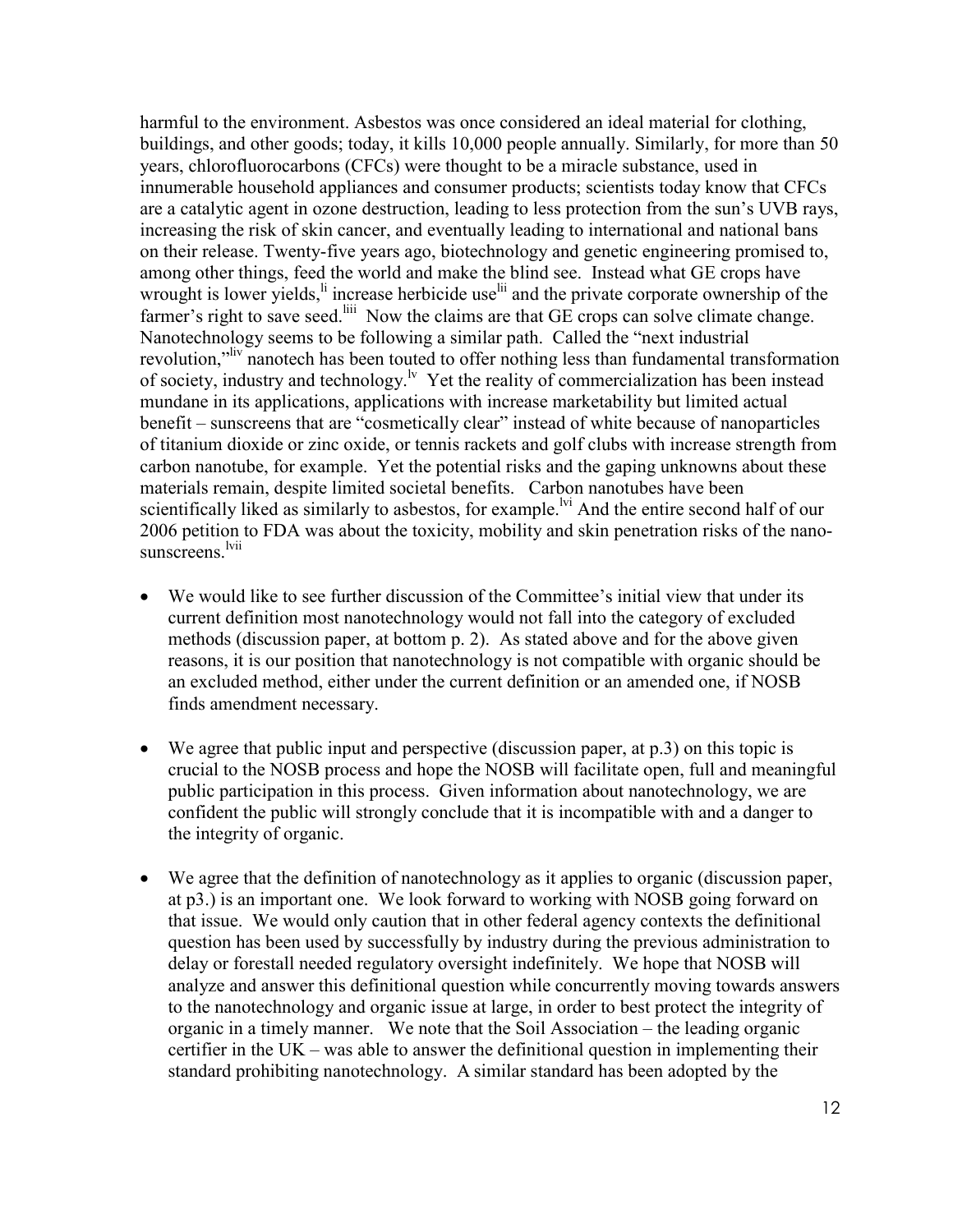Biological Farmers of Australia (BFA), the largest organic representative body in that country.

Respectfully submitted,

George Kimbrell *Staff Attorney*  Center for Food Safety & International Center for Technology Assessment 2601 Mission Street Suite 803 San Francisco, CA 94110 Ph: 415-826-2770 l Fax: 415-826-0507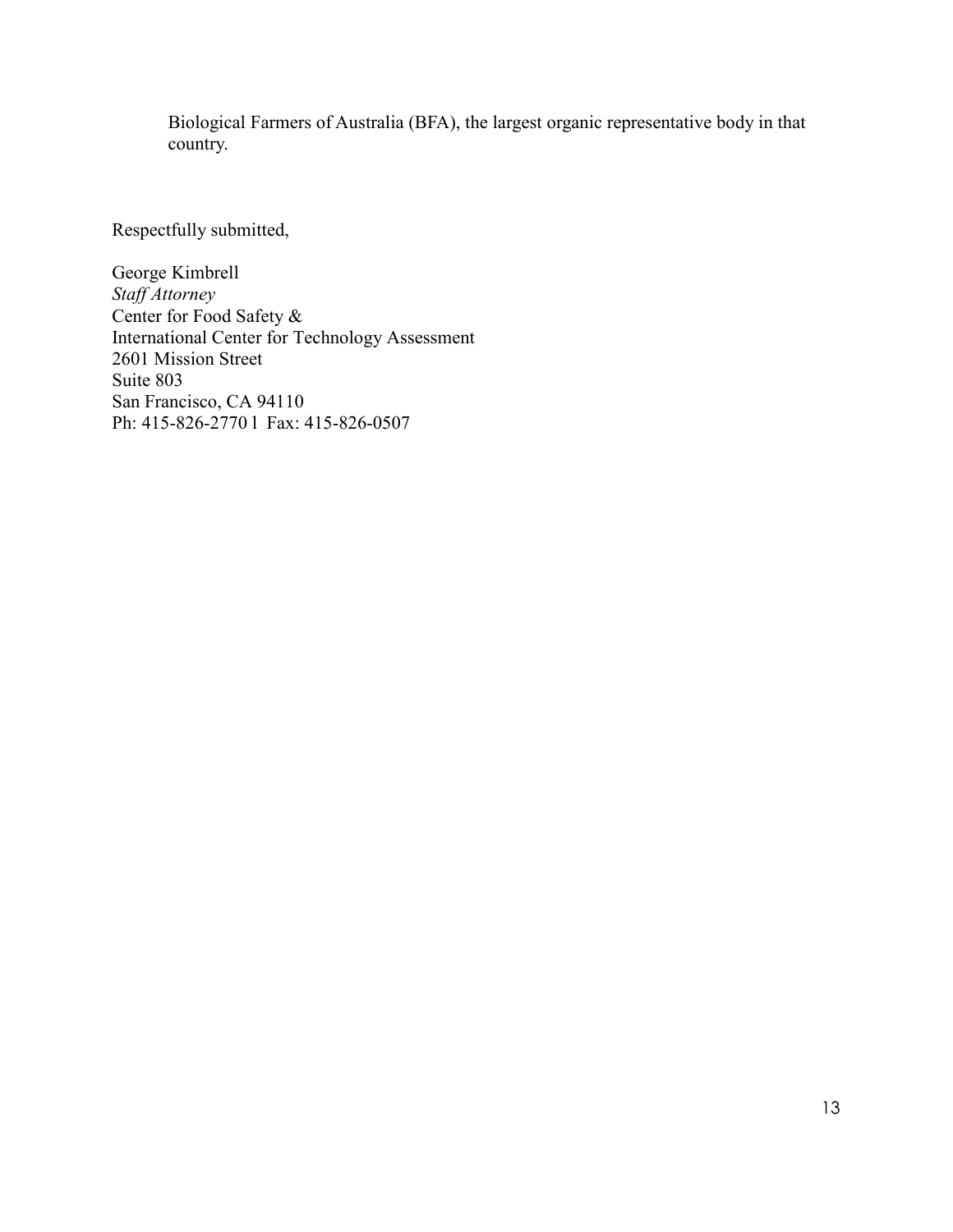$\overline{a}$ <sup>i</sup> See generally http://www.centerforfoodsafety.org.

ii See generally http://www.nanoaction.org

iii http://nanoaction.org/nanoaction/doc/nano-02-18-08.pdf

iv http://www.icta.org/global/actions.cfm?page=15&type=364&topic=8

<sup>v</sup> The National Nanotechnology Initiative (NNI) defines nanotechnology as the understanding and control of matter at dimensions of roughly 1 to 100 nanometers, where unique phenomena enable novel applications. Encompassing nanoscale science, engineering and technology, nanotechnology involves imaging, measuring, modeling, and manipulating matter at this length scale.

vi National Nanotechnology Initiative, *What is Nanotechnology?*, at http://www.nano.gov/html/facts/whatIsNano.html.

vii Nanotechnology Now, *Nanotechnology Basics*, at http://www.nanotechnow.com/basics.htm.

viii See, e.g., Andre Nel et al., *Toxic Potential of Materials at the Nanolevel*, 311 SCIENCE 622 (2006). For example, a gram of nanoparticles has a surface area of a thousand square meters.

ix See, e.g., European Commission's Scientific Committee on Emerging and Newly Identified Health Risks (SCENIHR), *Opinion on the appropriateness of existing methodologies to assess the potential risks associated with engineered and adventitious products of nanotechnologies*, adopted September 28-29, 2005; Warheit, D.D., *Nanoparticles: Health impacts?*, 7 MATERIALS TODAY 32-35 (2004).

x See, e.g., Andre Nel et al., *Toxic Potential of Materials at the Nanolevel*, 311 SCIENCE 622-27, 622, 623 Fig. 1 (2006); see generally Florini et al., *Nanotechnology: Getting It Right the First Time*, 3 NANOTECHNOLOGY L. & BUS. 38, 41-43 (2006).

xi Swiss Re, *Nanotechnology-Small Matter, Many Unknowns*, (2004), at 17.

xiiWoodrow Wilson International Center for Scholars, Project on Emerging Nanotechnologies, Press Release, *Nanotechnology Development Suffers from Lack of Risk Research Plan, Inadequate Funding & Leadership*, September 21, 2006, at http://www.wilsoncenter.org/index.cfm?topic\_id=166192&fuseaction=topics.item&news\_id=2018 94

xiiiScience Policy Council, *U.S. Environmental Protection Agency Nanotechnology White Paper,*  U.S. EPA, at 54 (February 2007).

xiv Id.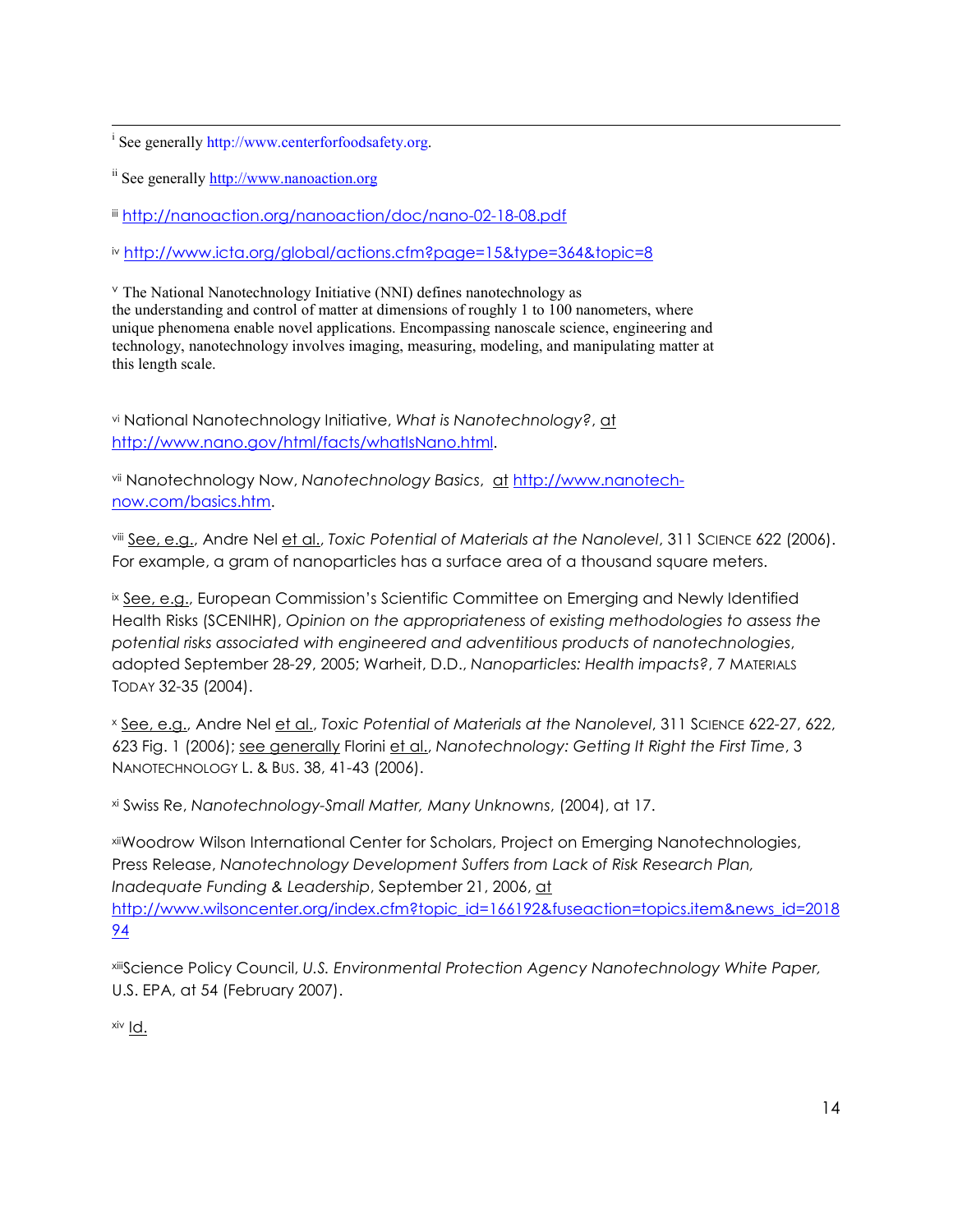xvSee, e.g., Maynard et al., *Safe Handling of Nanotechnology*, Vol 444 NATURE 267-69 (November 16, 2006); Oberdorster et al., *Nanotoxicology: an emerging discipline evolving from studies of ultrafine particles*, 113 ENVIRON HEALTH PERSPECT 823-839 (2005).

xvi The Allianz Group and the Organisation for Economic Co-operation and Development (OECD), *Small Sizes that Matter: Opportunities and risks of Nanotechnologies*, (June 3, 2005) at § 6.4, at 30.

xvii European Commission's Scientific Committee on Emerging and Newly Identified Health Risks (SCENIHR), *Opinion on the appropriateness of existing methodologies to assess the potential risks associated with engineered and adventitious products of nanotechnologies*, at 6 (adopted September 28-29, 2005) (emphasis added); id. at 34.

xviii See, e.g., The Royal Society and the Royal Academy of Engineering, *Nanoscience and nanotechnologies: Opportunities and uncertainties*, London, 2004, at 49 (emphasis added).

xix Tran et al., *A Scoping Study to Identify Hazard Data Needs For Addressing The Risks Presented By Nanoparticles and Nanotubes*, INSTITUTE OF OCCUPATIONAL MEDICINE Research Report (December 2005), at 34 (emphasis added).

xxEuropean Commission's Scientific Committee on Emerging and Newly Identified Health Risks (SCENIHR), *Opinion on the appropriateness of existing methodologies to assess the potential risks associated with engineered and adventitious products of nanotechnologies*, at 6 (adopted September 28-29, 2005), at 32; Nuala Moran, *Nanomedicine lacks recognition in Europe*, 24 NATURE BIOTECHNOLOGY, No. 2 (February 2006).

xxi Andrew Maynard, *Nanotechnology: The Next Big Thing, or Much Ado about Nothing?*, at 7 Annals of Occupational Hygiene, 7 September 2006.

xxii Maynard et al., *Safe Handling of Nanotechnology*, NATURE November 16, 2006.

xxiii See, e.g., Lux Research, *The Nanotech Report, 4th Edition*, 2006, http://luxresearchinc.com/TNR4\_TOC.pdf

xxiv http://www.nano.gov/html/facts/faqs.html)

xxv Woodrow Wilson International Center for Scholars, Project on Emerging Nanotechnologies, Press Release, *Nanotechnology Development Suffers from Lack of Risk Research Plan, Inadequate Funding & Leadership*, September 21, 2006, at http://www.wilsoncenter.org/index.cfm?topic\_id=166192&fuseaction=topics.item&news\_id=2018 94

xxvi *Nanotechnology Health and Environmental Implications: An Inventory of Current Research*.Washington, DC: Project on Emerging Nanotechnologies,Woodrow Wilson International Center for Scholars, November 2005. Available at http://www.nanotechproject.org/inventories.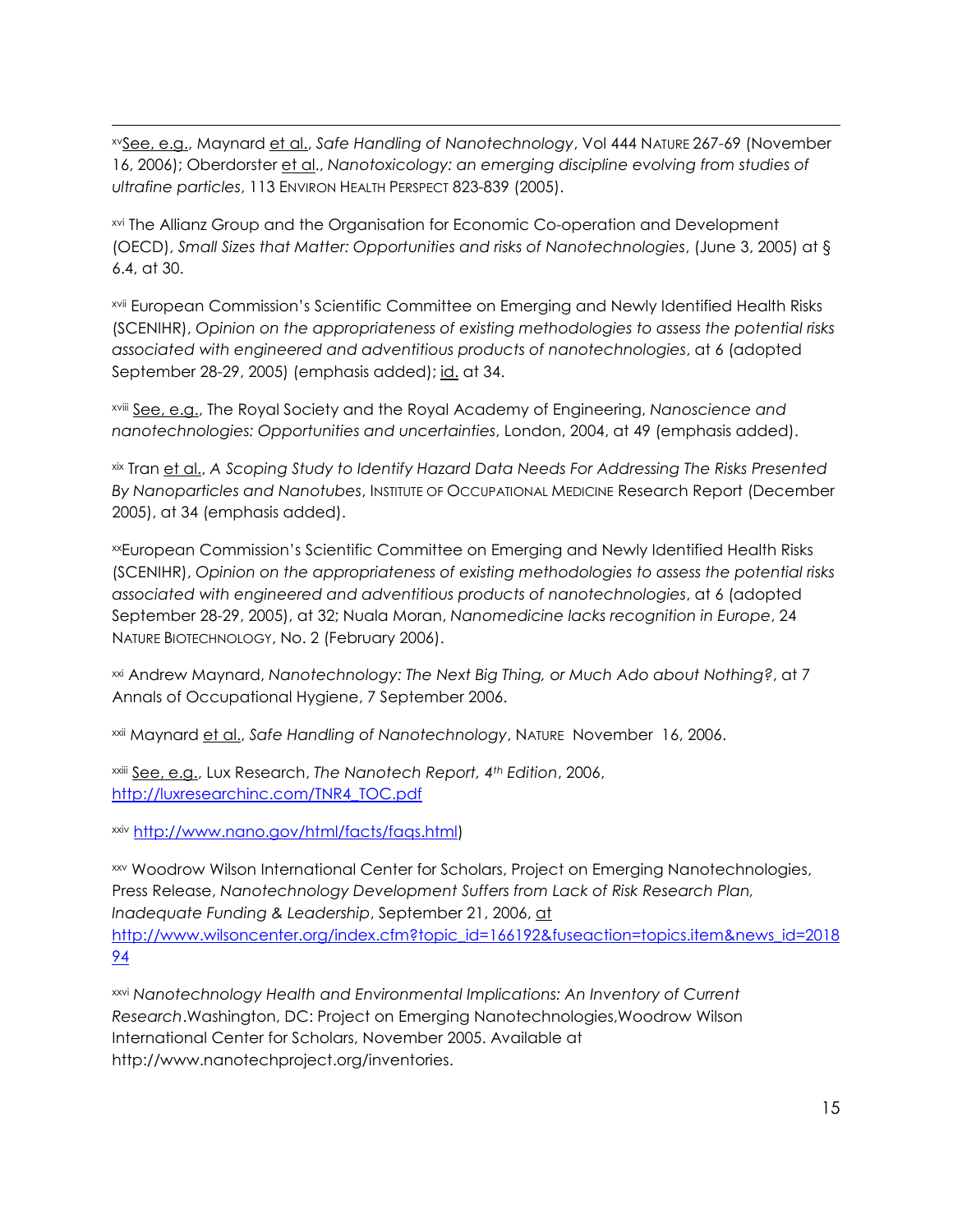xxvii See, e.g., The Royal Society and the Royal Academy of Engineering, *Nanoscience and nanotechnologies: Opportunities and uncertainties*, London, July 2004, pp. 26-27 & Table 4.1, available at http://www.nanotec.org.uk/finalReport.htm (hereafter Royal Society Report).

xxviii Lloyd's of London, Risks: Lloyd's Emerging Risks Team Report, *Nanotechnology Recent Developments, Risks and Opportunities*, at 10, 2007.

xxix http://www.nanotechproject.org/news/archive/6697/

xxx See, e.g., Lux Research, 2006, http://luxresearchinc.com/TNR4\_TOC.pdf

xxxi The Woodrow Wilson International Center for Scholars, Project on Emerging Nanotechnologies, *Nanotechnology Consumer Products Inventory*, available at http://www.nanotechproject.org/consumerproducts

xxxii Id.

xxxiii ICTA petition to EPA, http://www.icta.org/nanoaction/doc/CTA\_nanosilver%20petition final 5 1 08.pdf

xxxiv http://www.nanotechproject.org/process/assets/files/7056/pen17\_final.pdf

xxxv Friends of the Earth (2008). Out of the laboratory and onto our plates – nanotechnology in food and agriculture. Available online at http://www.foe.org/pdf/nano\_food.pdf

 $xxxi$  Id. at 52.

xxxvii Id. At 16.

xxxviii http://www.nanotechproject.org/news/archive/new\_report\_on\_nanotechnology\_in/

http://www.nanotechproject.org/file\_download/files/PEN4\_AgFood.pdf

xxxix Peter D. Hart Research Associates. 2007. Awareness of and attitudes toward nanotechnology and federal regulatory agencies: A report of findings based on a national survey among adults. Conducted on behalf of: Project On Emerging Nanotechnologies at The Woodrow Wilson International Center For Scholars. Washington, DC. Available at: http://www.nanotechproject.org/process/assets/files/5888/hart\_nanopoll\_2007.pdf (accessed 20 April 2009).

xl Id.

xli 35 U.S.C. §§ 102-103.

xlii Application of Troiel, 274 F.2d 944, 949 (C.C.P.A. 1960) ("It is well established that the mere change of the relative size of the co-acting members of a known combination will not endow an otherwise unpatentable combination with patentability.").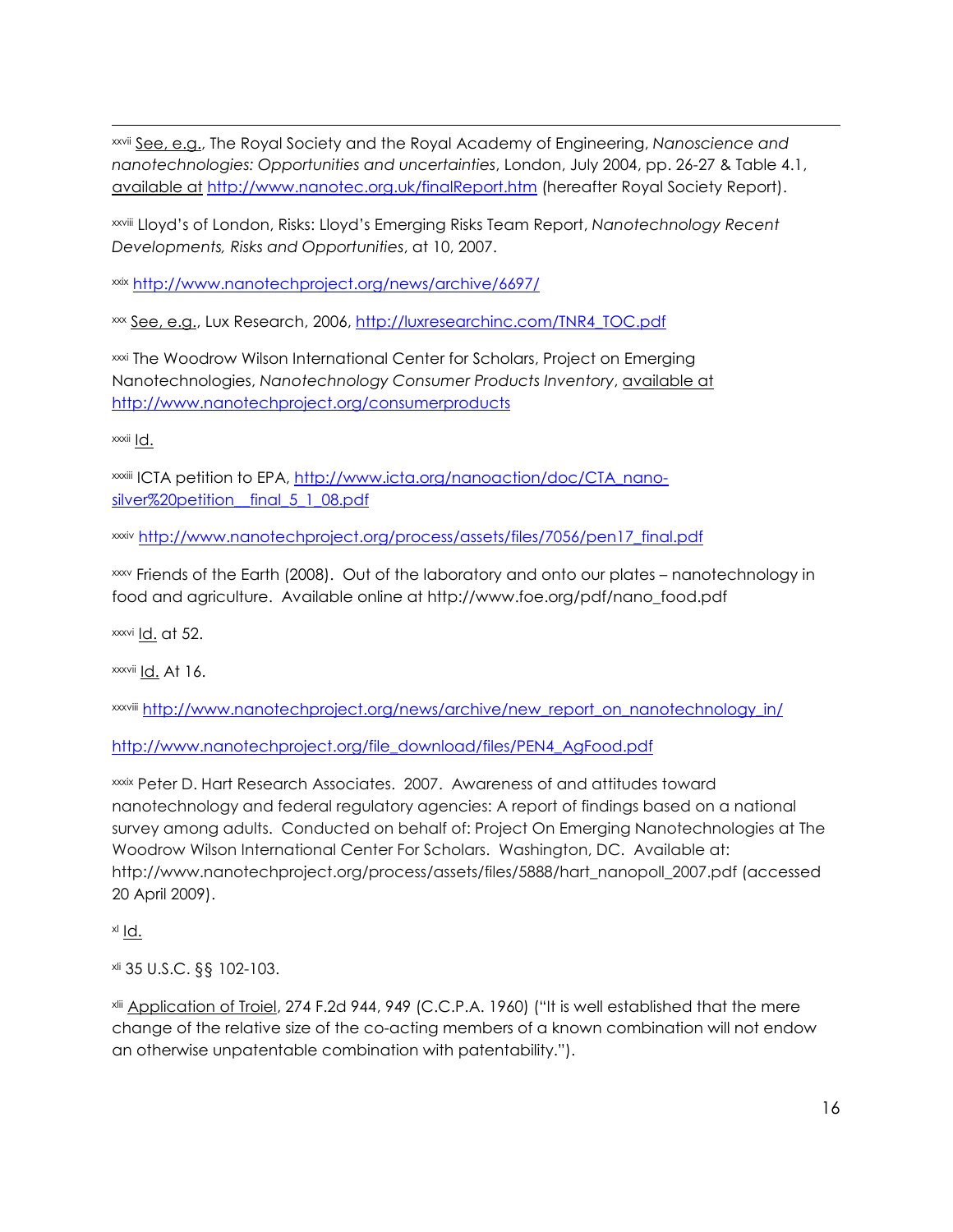xliii Nat'l Sci. Found., *Societal Implications of Nanoscience and Nanotech*. at 1 (Mihail C. Roco & Sims Bainbridge eds., 2001),

http://www.wtec.org/loyola/nano/NSET.Societal.Implications/nanosi.pdf

xlivPatent office Classification Definitions, Class 977, Nanotechnology, (November 2005), available at

http://www.uspto.gov/web/patents/classification/uspc977/defs977.htm#C977S000000.

x<sup>1</sup> Id. The definition of nanotechnology as a class includes "nanostructures" and their chemical compositions, devices that include at least one nanostructure, mathematical algorithms for modeling confiurations or properties of nanostructures, or specified uses of nanostructure.

xlvi Id.

xlvii President's Council of Advisors on Science and Technology (PCAST), *The National Nanotechnology Initiative at Five Years: Assessment and Recommendations of the National Nanotechnology Advisory Panel*, at 15-17 & fig. 4, May 2005, available at http://www.nano.gov//FINAL\_PCAST\_NANO\_REPORT.pdf ; Julie A. Burger et al., *Nanotechnology and the Intellectual Property Landscape,* Chapter 14, p.3, NANOSCALE: ISSUES AND PERSPECTIVES FOR THE NANO CENTURY, ED. NIGEL CAMERON ET AL., (Wiley Pub. 2007).

xlviii Nanowerk, *The patent land grab in nanotechnology continues unabated, creating problems down the road*, Marcy 30, 2006, at www.nanowerk.com/spotlight/spotid=386.php

xlix See, e.g., Charles Choi, *NanoWorld: Nano Patents in Conflict*, WASH. TIMES, April 25, 2005.

l ICTA petition to FDA, http://www.icta.org/doc/Nano%20FDA%20petition%20final.pdf at pp. 12- 27.

li http://www.ucsusa.org/food\_and\_agriculture/science\_and\_impacts/science/failure-toyield.html

lii http://www.greens.org/s-r/34/34-08.html

liii http://www.centerforfoodsafety.org/pubs/CFSMOnsantovsFarmerReport1.13.05.pdf

liv *See, e.g.*, Rick Weiss, *Nanotech Raises Worker-Safety Questions*, Wash Post, A1, at April 8, 2006 (To tour the gleaming offices of Altair Nanotechnologies Inc. is to see why the U.S. Commerce Department calls nanotech "the next industrial revolution" -- a revolution not of smelters and smokestacks but of precision-engineered carbon "buckyballs" one-ten-thousandth the size of the head of a pin and microscopic nanospheres that can pack the power of a car battery in a napkin-thin wafer. What could be more 21st-century?"); Charles Piller, *Science's Tiny, Big Unknown*, Los Angeles Times, at A1, (June 1, 2006) ("Nanotechnology has the potential to create revolutionary change across multiple, key areas of human endeavor, according to trade group NanoBusiness Alliance. To maintain its global economic lead and to keep the U.S. homeland secure, we must win the nanotech race.").